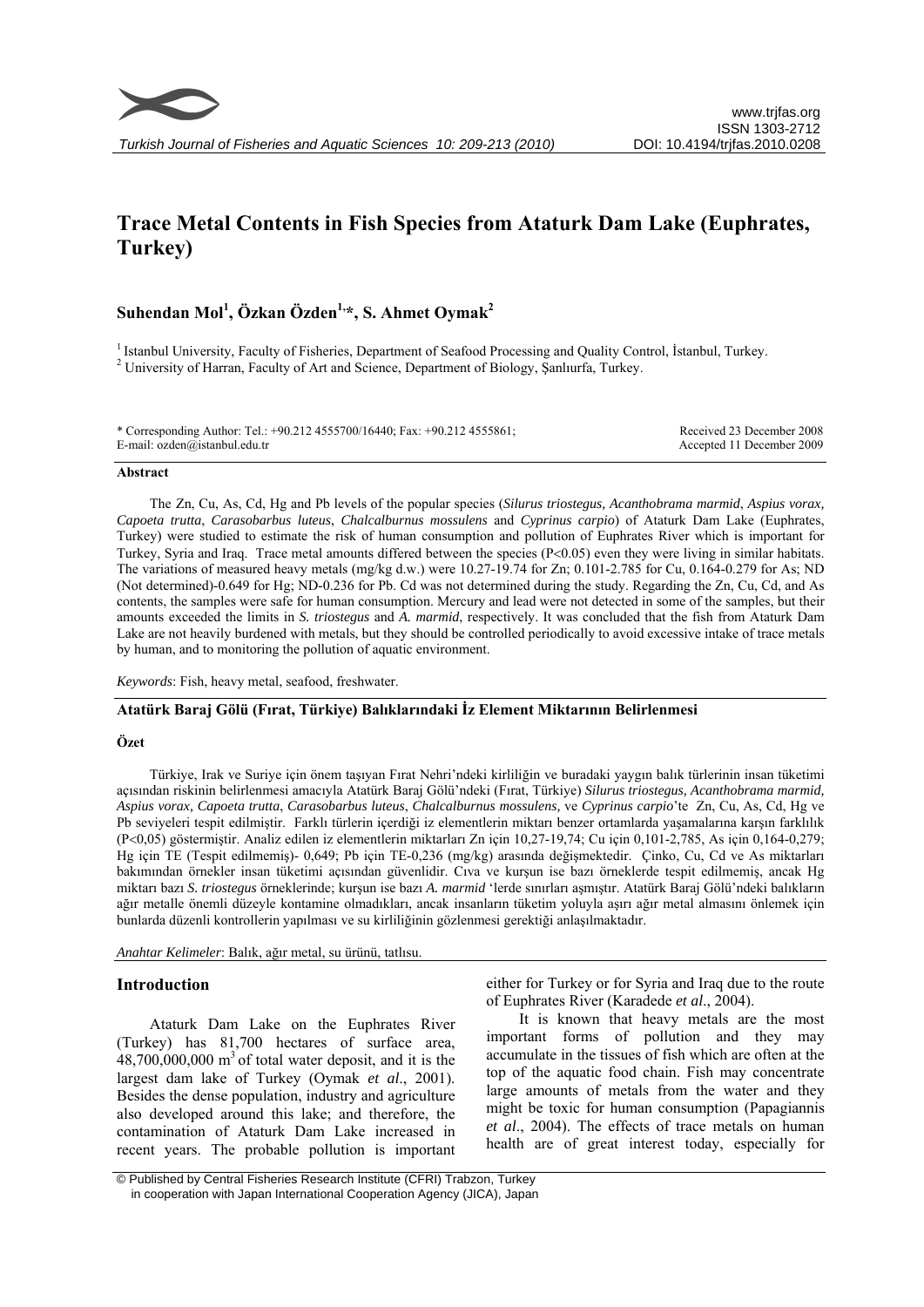aquatic food products. Therefore estimation of the trace metals in fish became important to estimate freshwater pollution and the risk potential of human consumption (Dural *et al*., 2007; Göksu *et al*., 2003). Likewise, many studies have been published on the trace metals in freshwater fish (Alam *et al*., 2002; Ay *et al*., 1999; Chi *et al*., 2007; Farkas *et al*., 2000; Gumgum *et al*., 1994; Yang *et al*., 2007). There are a few studies on trace metals in some of the fish caught from Ataturk Dam Lake (Karadede and Unlu, 1998; 2000; Karadede *et al*., 1997; Karadede *et al*., 2004). In recent years, data on trace metals in the fish caught from Ataturk Dam Lake became very important due to the petroleum leakage to Atatürk Dam Lake by a breakdown of Batman–Yumurtalık pipeline (BOTAŞ) on 13th April, 2005 (Anonymous, 2005).

Zinc, copper, arsenic, cadmium, mercury and lead are considered to be harmfull for human when their amount is over the limits in fish muscle (Anonymous, 2002). It is known that *Silurus triostegus*, *Acanthobrama marmid*, *Aspius vorax, Capoeta trutta*, *Carasobarbus luteus, Chalcalburnus mossulensis* and *Cyprinus carpio* are the most common species, and they are considered to be an essential part of the diet in the region (Kuru, 1978; Karadede and Unlu, 2000). The aim of this study is to determine the Zn, Cu, As, Cd, Hg and Pb levels of the most popular species from Ataturk Dam Lake, therefore to estimate the pollution of Euphrates River, which is important for Turkey and for Syria and Iraq.

### **Materials and Methods**

Fish samples were caught from Ataturk Dam Lake on Euphrates River (Figure 1), Turkey during the catching season (February-March) of 2008. The temperature, pH, and dissolved oxygen (DO) values of Ataturk Dam Lake were 15.90±1.15°C, 8.27±0.12, and 7.86±0.82 mg/L, respectively. Gill-nets of various mesh sizes were used for catching. The sex, ages, length and weight of the samples were shown in Table 1. Samples were iced in straphore boxes, transferred to the laboratory, and their lengths and weights were measured immediately. Then, the muscles were grounded and stored as frozen in plastic cups until time for analysis.

The Ethos D (Type Ethos plus 1) microwave lab station purchased from Milestone Inc. (Monroe, Ct, USA) was used to digest fish samples prior to metal analysis. Thermo electron X7 inductively coupled plasma mass spectrometry (ICP-MS), model X series; UK was used to analyze digested samples for total metals. The following elements were measured using the ICP-MS: Mercury (Hg), Zinc (Zn), Cooper (Cu),



**Figure 1.** The map of Ataturk Dam Lake, on the Euphrates River (Turkey).

|  | <b>Table 1.</b> Biometric parameters of the samples |
|--|-----------------------------------------------------|
|--|-----------------------------------------------------|

| <b>Species</b>           | <b>Sex</b>            | Ages    | $FL/TL$ (mm)      | Weight $(g)$      |
|--------------------------|-----------------------|---------|-------------------|-------------------|
| Silurus triostegus       | 18/12                 | $7 - 8$ | $717.5 \pm 31.8$  | $2309.0 \pm 75.4$ |
| Aspius vorax             | $2\sqrt{2}$           | $7 - 9$ | $537.5 \pm 60.1$  | 1476.5±598.9      |
| Cyprinus carpio          | $3\sqrt{3}/2$         | $5 - 7$ | $340.6 \pm 101.0$ | $701.4 \pm 605.4$ |
| Cyprinus carpio          | $2\sqrt{3}/1\sqrt{2}$ | $3 - 4$ | $268.3 + 28.4$    | $292.3 + 97.3$    |
| Carasobarbus luteus      | $2\sqrt{3}/3$         | $4 - 5$ | $269.0 + 43.6$    | $256.8 \pm 133.9$ |
| Capoeta trutta           | $2\sqrt{3}/4$         | $5 - 8$ | $371.7 \pm 68.1$  | $538.8 \pm 306.8$ |
| Chalcarburnus mosulensis | 73/59                 | $2 - 4$ | $202.6 \pm 13.8$  | $48.3 + 9.3$      |
| Acanthobrama marmid      | $3\sqrt{3}/3$         | $3 - 5$ | $210.2 \pm 43.5$  | $94.0 \pm 58.7$   |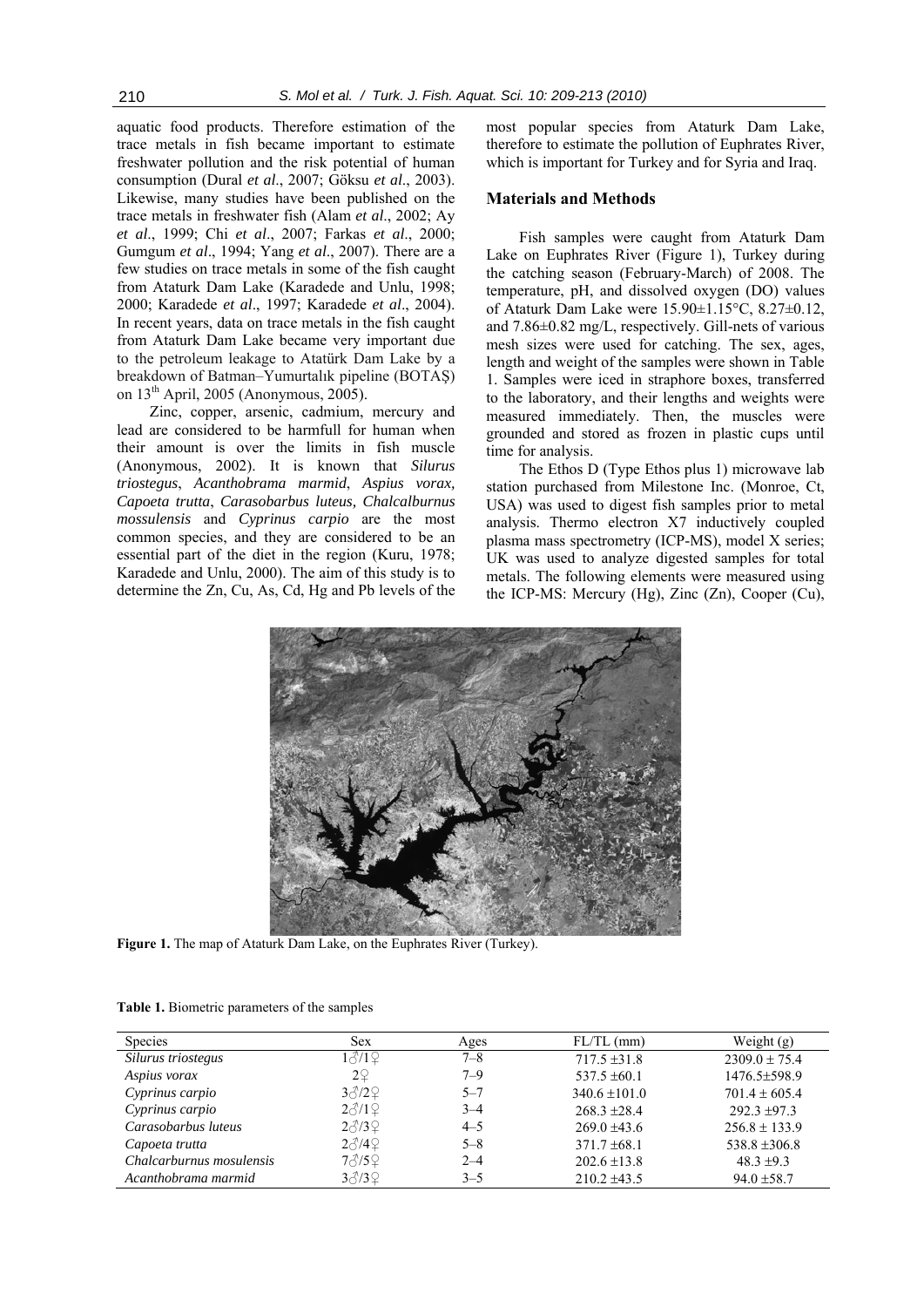Cadmium (Cd), Lead (Pb) and Arsenic (As). For each sample, between 0.3 and 0.5 g of fish muscle (wet weight) was weighed and placed in a Teflon digestion vessel with 7 ml of concentrated (65%) nitric acid (HNO<sub>3</sub>) and 1 ml 30% hydrogen peroxide  $(H_2O_2)$ . The sample in the vessel containing concentrated nitric acid was then subjected to a microwave program as follows: Step 1: 25-200°C for 10 min at 1000W; Step 2: 200°C for 10 min at 1000 W. Digests were finally made up with deionised water to 25 ml in acid washed standard flasks. The concentrations of mercury, zinc, cooper, cadmium, lead, and arsenic in the fish digests were measured with the ICP-MS. The instrument detection limits on the ICP-MS were 50 ppt for Hg, 2 ppt for Cd, 10 ppt for Pb, 20 ppt for Cu, 100 ppt for Zn, and 25 ppt for As. Calibration standards were purchased from High-Purity Standards (P.O. Box 41727 Charleston, SC 29423, USA): Hg:1000 $\pm$ 3 μg/mL in 2% HNO<sub>3</sub> catalogue no: 100033-1, Cd:1000 $\pm$ 3 μg/mL in 2% HNO<sub>3</sub> catalogue no: 10008-1, Pb: 1000±3 μg/mL in 2% HNO<sub>3</sub> catalogue no: 100028-1, Cu:1000  $\pm$  3 µg/mL in 2% HNO3 catalogue no: 100014-1, Zn: 1000±3 μg/mL in 2% HNO3 catalogue no: 100068-1, As:1000±3 μg/mL in  $2\%$  HNO<sub>3</sub> catalogue no: 10003-1. The standards were appropriately dilute and used to calibrate the ICP-MS before metal determinations in samples (EPA, 1994). ICP-MS operating conditions: Nebulizer gas flow 0.91 L/min, Radio frequency (RF) 1200 W, Lens voltage 1.6 V, Cool Gas 13.0 L/min, Auxiliary Gas 0.70 L/min. The observed and certified values of trace metal concentrations were presented in Table 2 (catalogue no. ERMI-CE278, LGC Promochem, Middlesex, UK).

The descriptive statistics (mean, standard deviation,) and one –way analysis of variance (ANOVA) were conducted using the SPSS 11.0 software. Significance was established at P<0.05 (Sümbüloğlu and Sümbüloğlu, 2002).

# **Results and Discussion**

It is known that arsenic, mercury, lead and cadmium are the most commonly distributed environmental metal poisons (Reilly, 2002). They are accumulated in human tissues and may be the cause of some diseases (Rodríguez *et al*., 2003; Yilmaz *et al*., 2007). It is also known that fish consumption is the only significant source of methyl mercury for the

public (Rice *et al.,* 2000). The maximum levels of As, Cd, Hg and Pb were proposed as 1.0 mg/kg d.w., 0.05 mg/kg d.w.w, 0.50 mg/kg d.w. and 0.20 mg/kg d.w., respectively for muscle meat of fish (Turk Gida Kodeksi, 2002; EU 2005). The Codex Alimentarius (2002) reported the limit value for lead in fish as 0.20 mg/kg d.w., and FDA (2001) proposed 1 mg/kg d.w. for Hg.

Determination of the concentrations of Cu and Zn in fish is another important subject both with respect to nature management and human consumption of fish (Amundsen *et al*., 1997). Turk Gida Kodeksi, (2002) sets the maximum limit for Zn as 50 mg/kg d.w., and for Cu as 20 mg/kg d.w. in the muscles of fish. Papagiannis *et al.* (2004) studied the copper and zinc levels in freshwater fish from Lake Pamvotis (Greece), and reported Cu and Zn levels for *C. carpio* as 3.08 mg/kg d.w. and 52.81 mg/kg d.w., respectively. They mentioned that there are no guidelines on acceptable levels of Cu and Zn in fish suggested by EEC or FAO/ WHO.

In our study Zn was the highest value among the metals studied, and *C. luteus* was containing Zn (19.74 mg/kg d.w.) higher than the other species. However, this value was still below the limits. The amount of Cu was between 0.101-2.785 mg/kg d.w. and As was between 0.164-0.279 mg/kg d.w. during the study, and samples were in the safety permissible levels for human consumption. Cadmium was not detected in any fish species studied. Mercury and lead were also not detected in some of the samples, but their amounts exceeded the limits in *S. triostegus* and *A. marmid*, respectively. As it was shown in (Table 3), the amounts of trace metals differ between the species  $(P<0.05)$  even they were living in similar habitats. Likewise, different heavy metal levels were observed between various species of fish in similar studies (Karadede *et al*., 2004; Karadede and Unlu, 2007). It was mentioned that heavy metal levels in different species depend on biometric properties of the fish (Linde *et al*., 1998; Al-Yousuf *et al.*, 2000), and their feeding habits (Amundsen *et al*., 1997; Romeoa *et al*., 1999; Mormede and Davies, 2001; Watanabe *et al*., 2003).

Karadede and Unlu (2000) studied the concentrations of some trace metals in various species from Ataturk Dam Lake (Euphrates, Turkey). They did not determine Cd, Hg and Pb in the fish muscles, and reported lower amounts of Zn and Cu than the

**Table 2.** Observed and certified values of trace metal concentrations, as mg/kg d.w., in standard reference materials ( $n = 3$ )

| <b>Elemental Concentrations</b><br>(mg/kg d.w.) | Certified value | Uncertainty | Observed value |  |
|-------------------------------------------------|-----------------|-------------|----------------|--|
| Hg                                              | 0.196           | 0.009       | 0.198          |  |
| Cd                                              | 0.348           | 0.007       | 0.476          |  |
|                                                 | 9.45            |             | 9.66           |  |
| Cu                                              |                 | 0.13        |                |  |
| Zn                                              | 83.11           | 1.70        | 84.68          |  |
| Pb                                              | 2.00            | 0.04        | 2.03           |  |
| As                                              | 6.07            | 0.13        | 6.41           |  |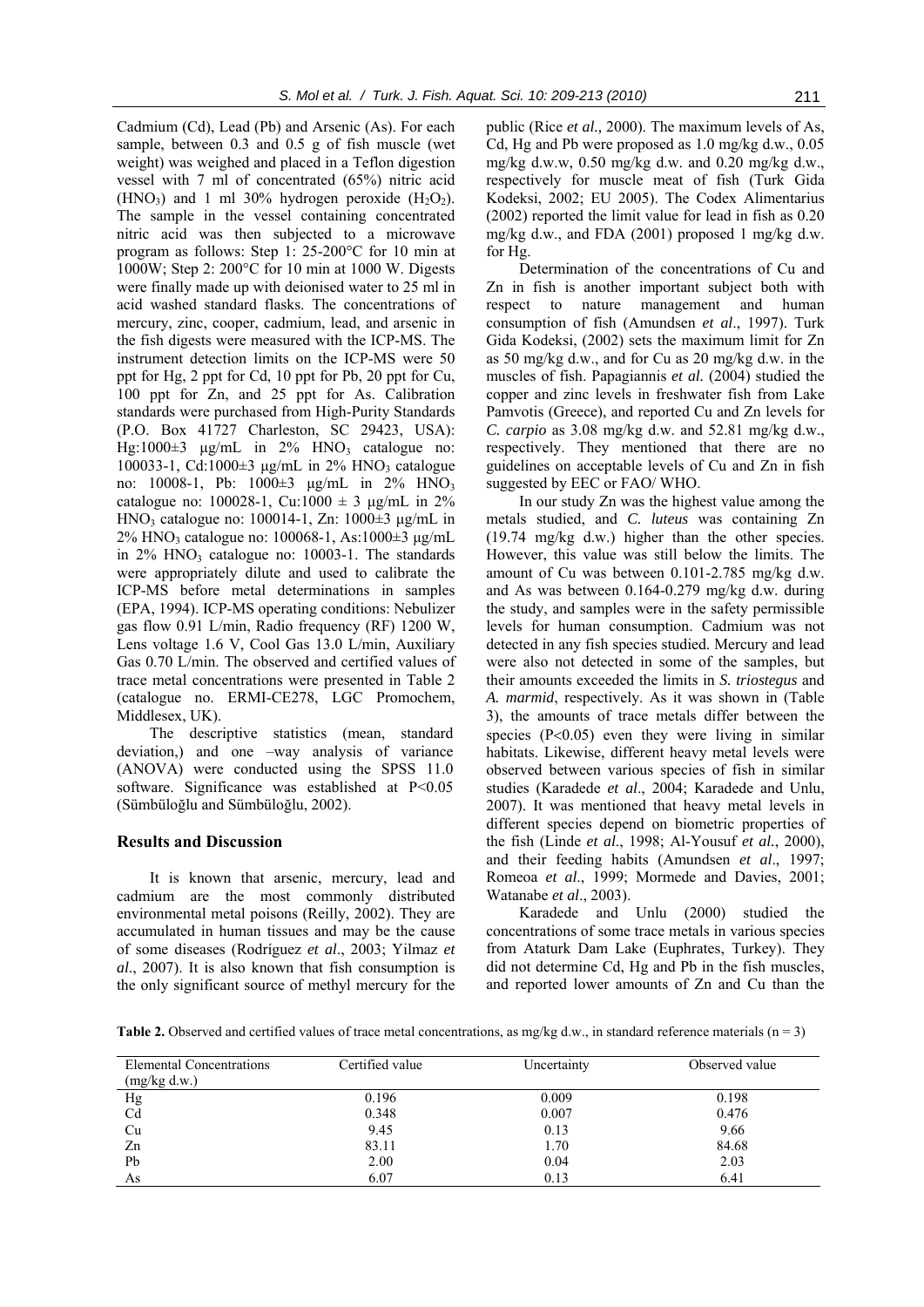|                           | Zn                            | Сu                             | As                              | Cd     | Hg                             | Pb                             |
|---------------------------|-------------------------------|--------------------------------|---------------------------------|--------|--------------------------------|--------------------------------|
| Silurus triostegus        | $12.38 \pm 0.21$ <sup>a</sup> | $0.101 \pm 0.003$ <sup>a</sup> | $0.264 \pm 0.005$ <sup>a</sup>  | $ND^*$ | $0.649 \pm 0.007$ <sup>a</sup> | $ND^*$                         |
| Aspius vorax              | $10.46 \pm 0.18^{b}$          | $0.215 \pm 0.002$ <sup>b</sup> | $0.272 \pm 0.007$ <sup>ab</sup> | ND     | $0.315 \pm 0.005^{b}$          | ND                             |
| Cyprinus carpio (common)  | $17.45 \pm 0.39$ °            | $0.385 \pm 0.006$ °            | $0.176 \pm 0.005$ °             | ND     | ND                             | ND.                            |
| Cyprinus carpio (mirror)  | $10.85 \pm 0.13$ <sup>d</sup> | $0.414 \pm 0.023$ <sup>d</sup> | $0.207 \pm 0.011$ <sup>d</sup>  | ND     | ND.                            | $0.018 \pm 0.001$ <sup>a</sup> |
| Carasobarbus luteus       | $19.74 \pm 0.37$ <sup>e</sup> | $0.258 \pm 0.001$ <sup>e</sup> | $0.196 \pm 0.001$ e             | ND     | $0.056 \pm 0.000$ °            | ND                             |
| Capoeta trutta            | $10.27 \pm 0.10^{b}$          | $0.241 \pm 0.003$ <sup>e</sup> | $0.192 \pm 0.009$ <sup>e</sup>  | ND     | ND                             | ND                             |
| Chalcalburnus mossulensis | $13.72 \pm 0.20$ <sup>f</sup> | $0.465 \pm 0.020$ <sup>t</sup> | $0.164 \pm 0.001$ <sup>f</sup>  | ND.    | $0.287 \pm 0.001$ <sup>d</sup> | ND                             |
| Acanthobrama marmid       | $16.94 \pm 0.30$ s            | $2.785 \pm 0.030$ $\rm{g}$     | $0.279 \pm 0.009$ <sup>b</sup>  | ND     | $0.056 \pm 0.000$ °            | $0.236 \pm 0.001$ <sup>b</sup> |
|                           |                               |                                |                                 |        |                                |                                |

**Table 3.** The trace metal concentrations (mg/kg d.w.) in the muscles of fish, caught from Ataturk Dam Lake (Euphrates, Turkey)

\*ND= Not Determined

a, b, c,d,e,f,g = Different letters in the same column show significant differences among samples( $P<0.05$ )

limits similar to those in our study.

There are various studies on the trace metal levels in *C. carpio* from different inland waters. Mendil and Uluozlu (2007) studied the trace metal levels in *C. carpio* from 6 different lakes in Tokat, Turkey and estimated Pb values between 0.8-2.8 mg/kg d.w., and Zn as 18.4-48.6 mg/kg d.w. The Cd level of *C. Carpio*, caught from Lake Beyşehir (Turkey) was reported as 0.543 mg/kg d.w., Pb content as 0.303 mg/kg d.w. and Hg 0.022 mg/kg d.w. by Altindag and Yigit (2005). The trace metals in *C. carpio* from Taihu Lake, China were represented as 0.021 mg/kg d.w. Cd, 0.177 mg/kg d.w. Pb, and 25 mg/kg d.w. Zn (Chi *et al.*, 2007). In this study, Zn, Cu and as levels of common carp were estimated as 17.45 mg/kg d.w., 0.385 mg/kg d.w. and 0.176 mg/kg d.w. respectively. The amount of Zn was 10.85 mg/kg d.w., Cu was 0.414 mg/kg d.w. and As was 0.207 mg/kg d.w. for mirror carp. Cadmium or mercury were not determined in the muscles of these fish. Even the muscles of common carp was not containing Pb, a low amount of this metal (0.018 mg/kg d.w.) was determined in mirror carp. It is clear that, the metal levels in *C. carpio* from various inland waters are higher than that of our study.

Karadede and Unlu (2007) did not determine Pb in the muscle of *S. triostegus*, caught from the Tigris River, Turkey. They also reported the average Cu content as 3.05 mg/kg d.w., and Zn content as 8.76 mg/kg d.w.. The amount of Cu and Zn in the muscle of *Silurus triostegus*, caught from Ataturk Dam Lake were reported as 4.27 mg/kg d.w.and 10.94 mg/kg d.w., respectively by Karadede *et al.* (2004). As it was presented in 4, Zn and Cu contents in *S. triostegus* were 12.38 mg/kg d.w., and 0.101 mg/kg d.w., respectively. It was seen that our samples containing lower Cu, but higher Zn than the former literatures.

In another study, Turkmen and Ciminli (2007) determined the trace metal levels in the muscles of *Carasobarbus luteus* from the Lake Golbasi (Turkey). They reported lower amounts of Zn and Cu, but higher Cd and Pb than our results determined for the same species.

Karadede and Unlu (2000) reported the amounts of Cu and Zn for *A. marmid, C. trutta* and *C.* 

*mossulensis*, caught from Ataturk Dam Lake (Euphrates) as 0.81 mg/kg d.w.and 8.71 mg/kg d.w., 1.68 mg/kg d.w.and 5.32 mg/kg d.w., 2.41 mg/kg d.w.and 17.96 mg/kg d.w., respectively. These results were below the limits similar to those in our study.

#### **Conclusions**

The results of this study show that trace metal contents of the samples, caught from Ataturk Dam Lake (Euphrates, Turkey) were generally below the limits. However, Hg content in *S. triostegus* and Pb content in *A. marmid* slightly exceeded the limits, probably due to the petroleum leakage to Atatürk Dam Lake by a breakdown of Batman–Yumurtalık pipeline (BOTAŞ) on  $13<sup>th</sup>$  April, 2005 (Anonymous, 2005). Therefore, it was concluded that the fish are not heavily burdened with metals, but a danger must be considered depending on the agricultural and industrial developments in this region. The fish from Ataturk Dam Lake should be controlled periodically to avoid excessive intake of trace metals by human, and to monitor the pollution of aquatic environment.

#### **References**

- Alam, M.G.M., Tanaka, A., Allinson, G., Laurenson, L.J.B., Stagnitti, F. and Snow, E. 2002. A comparison of trace element concentrations in cultured and wild carp (*Cyprinus carpio*) of lake Kasumigaura, Japan. Ecotoxicology and Environmental Safety, 53: 348– 354.
- Altındag, A. and Yigit, S. 2005. Assessment of heavy metal concentrations in the food web of lake Beysehir, Turkey. Chemosphere, 60: 552–556.
- Al-Yousuf, MH., El-Shahawi, M.S. and Al-Ghais, S.M. 2000. Trace metals in liver, skin and muscle of *Ethrinus lentjan* fish species in relation to body length and sex. Science of Total Environment, 256: 87–94.
- Amundsen, P.A., Staldvik, F.J., Lukin, A., Kashulin, N., Popova, O. and Reshetnikov, Y. 1997. Heavy metals contamination in freshwater fish from the border region between Norway and Russia. Science of the Total Environment, 201: 211–214.
- Anonymous 2002. Gıda maddelerinde belirli bulaşanların maksimum seviyelerinin belirlenmesi hakkında tebliğ. Türk Gıda Kodeksi Yönetmeliği. 23.09.2002-24885,